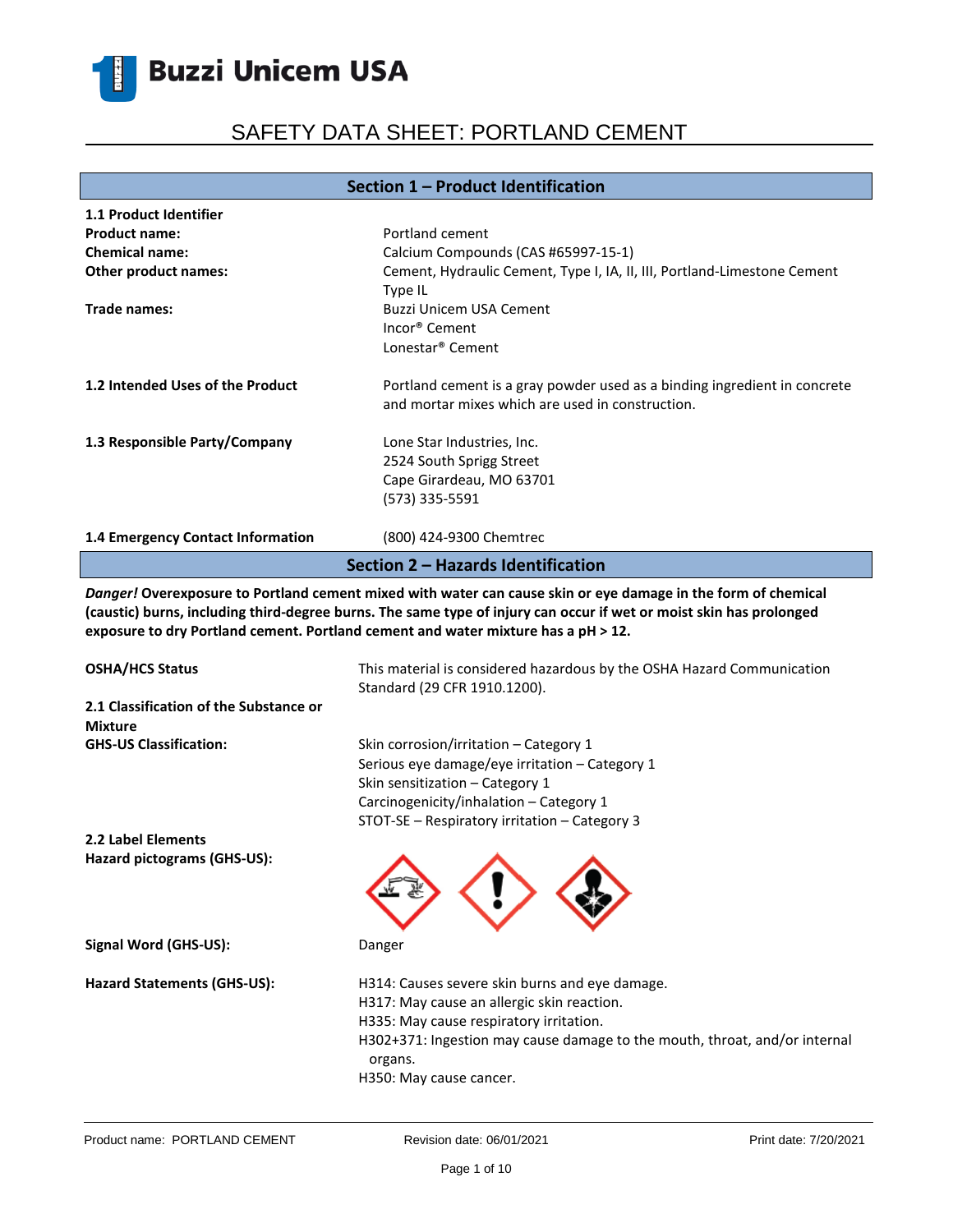

| <b>Precautionary Statements (GHS-US):</b> | P102: Keep out of reach of children.<br>P202: Do not handle until all safety precautions have been read and<br>understood.<br>P260: Do not breathe dusts.<br>P262: Do not get in eyes, on skin, or on clothing.<br>P264: Wash hands thoroughly after using this product.<br>P270: Do not eat, drink, or smoke while using this product.            |
|-------------------------------------------|----------------------------------------------------------------------------------------------------------------------------------------------------------------------------------------------------------------------------------------------------------------------------------------------------------------------------------------------------|
|                                           | P304+310+312+340: If inhaled: remove person to fresh air and keep<br>comfortable for breathing. Immediately call a poison control center or a<br>physician.<br>P305+351+388: If in eyes: Rinse cautiously with water for 20 minutes. Remove<br>contact lenses if present and easy to do. Continue rinsing. Get medical                             |
|                                           | attention.<br>P302+361+353: If on skin: Take off immediately all contaminated clothing and<br>rinse skin with water. Wash contaminated clothing before reuse.<br>P332+313: If skin irritation occurs, get medical attention.<br>P301+330+331+312: If swallowed: Rinse mouth. Do not induce vomiting.<br>Contact a poison center or physician.      |
|                                           | P403+233: Store in a well-ventilated area with container tightly closed.<br>P401: If stored in bulk, keep area secure.<br>P401: Material stockpiled in bulk or in silage may present an engulfment<br>hazard. Personnel should not enter bulk storage areas unless they have been<br>trained in the hazards of entering and working in such areas. |
| 2.3 Other hazards                         | Exposure to Portland cement mixed with water can cause skin or eye damage<br>in the form of chemical (caustic) burns, including third-degree burns. The same<br>type of injury can occur if wet or moist skin has prolonged exposure to dry<br>Portland cement. Portland cement and water mixture has a pH > 12.                                   |
| 2.4 Unknown Acute Toxicity                | No data available.                                                                                                                                                                                                                                                                                                                                 |

### **Section 3 – Composition/Information on Ingredients**

### **3.1 Substance**

Not applicable.

#### **3.2 Mixture**

Portland cement is a mixture of materials consisting of calcium silicates and calcium aluminates, calcium carbonate, crystalline silica and other additives.

| Ingredient/component                      | CAS No.    | Concentration percent wt. |
|-------------------------------------------|------------|---------------------------|
| Portland cement (containing)              | 65997-15-1 | 85-100                    |
| -Tri Calcium Silicate, 3CaO.SiO2          | 12168-85-3 | 40-65                     |
| -Di Calcium Silicate, 2CaO.SiO2           | 10034-77-2 | $5 - 30$                  |
| -Tri Calcium Aluminate, 3CaO.Al2O3        | 12042-78-3 | $4.5 - 9$                 |
| -Calcium Aluminoferrite, a solid solution | 12068-35-8 | $6.5 - 10$                |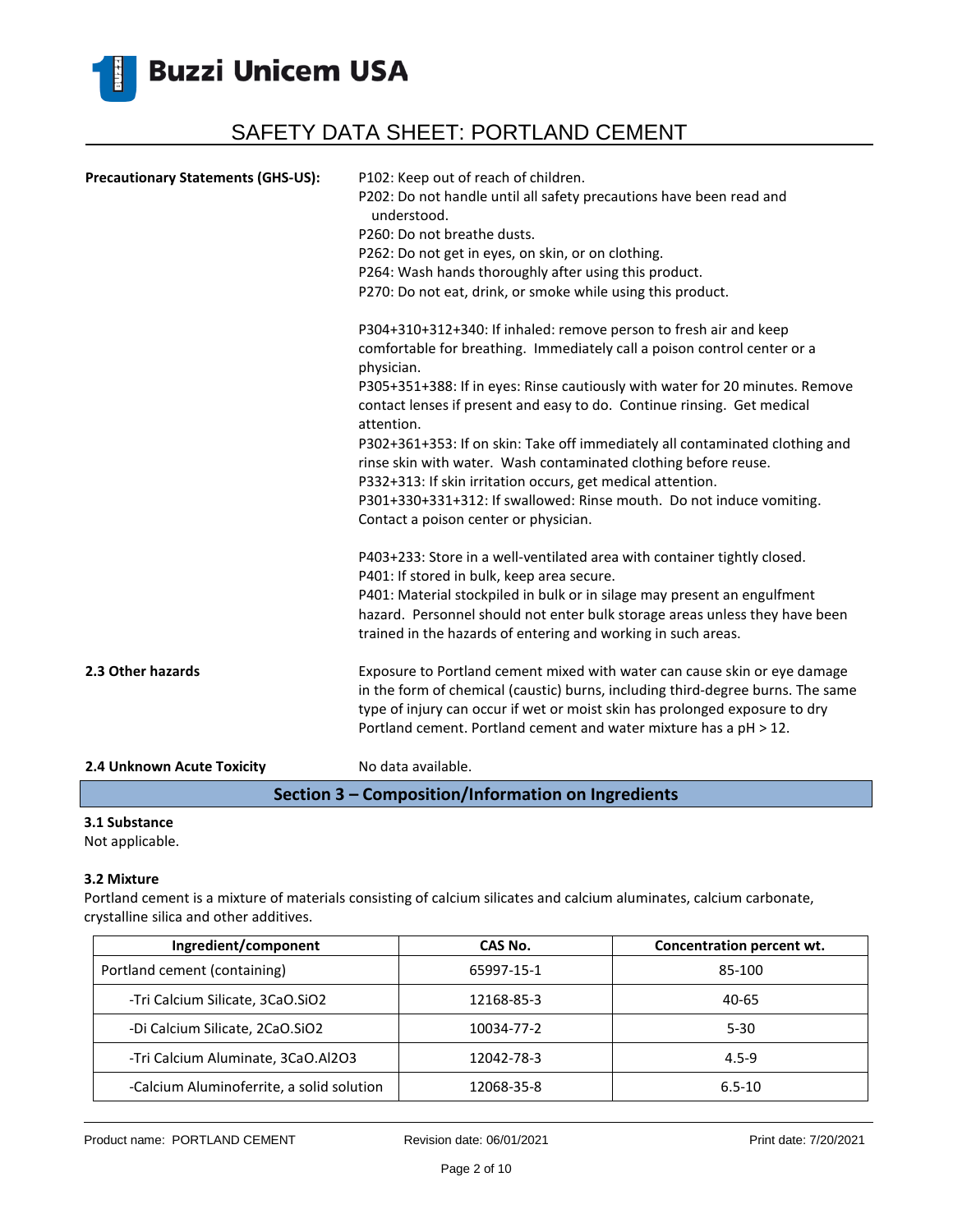

## SAFETY DATA SHEET: PORTLAND CEMENT

| Calcium sulfate (gypsum) CaSO4      | 13397-24-5 | 2-8         |
|-------------------------------------|------------|-------------|
| Calcium carbonate (limestone) CaCO3 | 1317-65-3  | $0 - 15$    |
| Crystalline silica (quartz)         | 14808-60-7 | $0.2 - 0.6$ |

#### **Composition comments**

Portland cement may also contain small amounts of calcium oxide (a.k.a. quicklime) (CaO), magnesium oxide (MgO), sodium sulfate (Na2SO4), and potassium sulfate (K2SO4). Since Portland cement is manufactured from materials mined from the earth (limestone, shale, sand, gypsum), and process heat is provided by burning fuels derived from the earth, trace but detectable amounts of naturally occurring metals, and possibly harmful elements may be found during chemical analysis. Mercury and lead were not found to be present at or above detection levels. Cements subject to ASTM C150 standards may contain up to 1.50% insoluble residue. More than 0.1% of these residues may be free crystalline silica, a substance listed as a carcinogen by NTP, OSHA, ACGIH and/or IARC.

Portland cement is not listed as a carcinogen by NTP, OSHA, ACGIH or IARC. However it may contain trace amounts (<0.1%) of substances listed as a carcinogen by NTP, OSHA, ACGIH and/or IARC: chromium VI compounds (hexavalent chromium), nickel or lead.

| <b>SECTION 4 - First Aid Measures</b>                      |                                                                                                                                                                                                                                                                                                                              |  |
|------------------------------------------------------------|------------------------------------------------------------------------------------------------------------------------------------------------------------------------------------------------------------------------------------------------------------------------------------------------------------------------------|--|
| 4.1 Description of First Aid Measures                      |                                                                                                                                                                                                                                                                                                                              |  |
| Eye contact:                                               | Immediately flush eyes with plenty of water, occasionally lifting the upper<br>and lower eyelids. Check for and remove any contact lenses. Continue to<br>rinse for at least 20 minutes. Get medical attention immediately. Call a<br>poison center or physician. Chemical burns must be treated promptly by a<br>physician. |  |
| <b>Skin contact:</b>                                       | Take off immediately all contaminated clothing and rinse skin with plenty<br>of water. Wash contaminated clothing before reuse. If skin irritation<br>occurs, get medical attention.                                                                                                                                         |  |
| Inhalation:                                                | If breathing is difficult, remove person to fresh air and keep comfortable<br>for breathing. Immediately call a poison control center or a physician.                                                                                                                                                                        |  |
| Ingestion:                                                 | Do not induce vomiting. If subject is conscious, rinse the mouth with water<br>to remove any material and drink plenty of water to dilute any swallowed<br>material. Do not give drink or attempt to force water to an unconscious<br>person. Contact a poison center or physician.                                          |  |
| 4.2 Most Important Symptoms and Effects, Acute and Delayed |                                                                                                                                                                                                                                                                                                                              |  |
| Eye contact:                                               | Causes serious eye irritation and may scratch eye surface due to particle<br>abrasion. May cause chemical burns resulting in corneal damage.                                                                                                                                                                                 |  |
| <b>Skin contact:</b>                                       | Causes severe skin burns. Symptoms may include redness, pain, blisters.<br>Do not allow product to harden around any body part or allow continuous,<br>prolonged contact with skin. May cause sensitization by skin contact.                                                                                                 |  |
| Inhalation:                                                | May irritate nose and throat if dust is inhaled. Prolonged or repeated<br>inhalation of respirable dust may lead to respiratory tract or lung damage.                                                                                                                                                                        |  |
| Ingestion:                                                 | May cause irritation and burns of mouth, throat, stomach and digestive<br>tract if swallowed. May cause nausea or vomiting.                                                                                                                                                                                                  |  |

### **4.3 Recommendations for Immediate Medical Care or Special Treatment**

Seek immediate medical attention for inhalation of large quantities of dust or exposure of wet material over large areas of skin. Seek immediate medical attention if material comes into contact with eyes and cannot be immediately removed.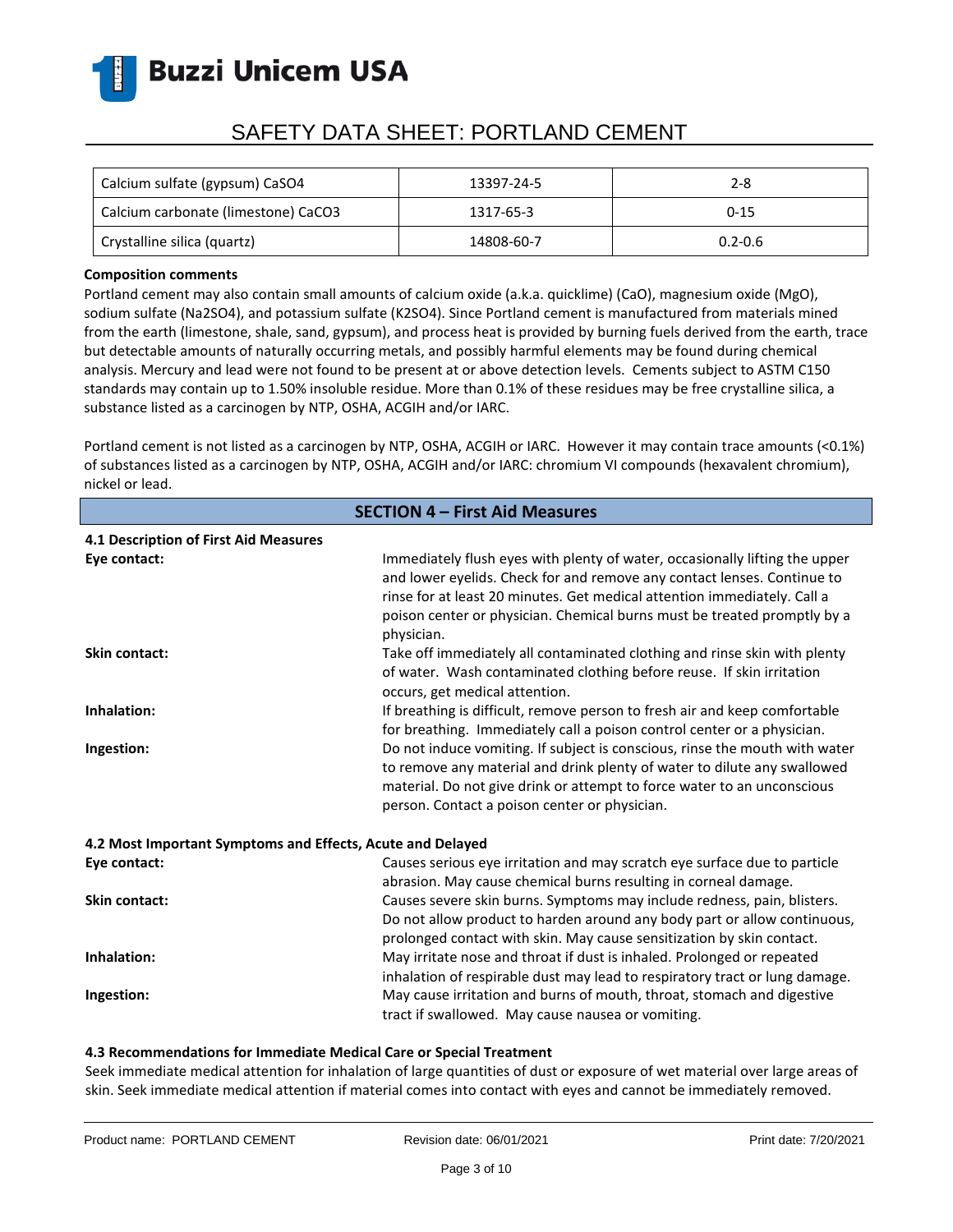

### **SECTION 5 – Fire-Fighting Measures**

| 5.1 Extinguishing Media         |                                                         |
|---------------------------------|---------------------------------------------------------|
| Suitable extinguishing media:   | Use media appropriate for surrounding fire.             |
| Unsuitable extinguishing media: | Do not use water jet or water-based fire extinguishers. |

#### **5.2 Special Hazards Arising from the Substance or Mixture**

**Fire hazard: Product does not burn however its packaging may.** Product does not burn however its packaging may.

#### **5.3 Advice for Fire Fighters**

Move containers from fire area if this can be done without risk. Use water spray to keep fire-exposed containers cool. Keep upwind of fire. Wear full firefighting turn-out gear (full Bunker gear) and respiratory protection (SCBA). **Hazardous decomposition products:** Decomposition products may include the following materials: carbon dioxide, carbon monoxide, sulfur oxides and metal oxide/oxides.

### **SECTION 6 – Accidental Release Measures**

| 6.1 Personal Precautions, Protective Equipment, and Emergency Procedures |                                                                                                                                                                                                                                                                                    |  |
|--------------------------------------------------------------------------|------------------------------------------------------------------------------------------------------------------------------------------------------------------------------------------------------------------------------------------------------------------------------------|--|
| <b>General measures:</b>                                                 | Avoid creating dust. Use personal protection recommended in Section 8.<br>Isolate the hazard area and deny entry to unnecessary and unprotected<br>personnel. Avoid contact with skin and eyes.                                                                                    |  |
| <b>6.2 Environmental Precautions</b>                                     | Avoid dispersal of spilled material and runoff and contact with soil,<br>waterways, drains and sewers. Inform the relevant authorities if the product<br>has entered the environment, including waterways, soil or air. Materials can<br>enter waterways through drainage systems. |  |
| 6.3 Methods and Material for Containment and Cleaning Up                 |                                                                                                                                                                                                                                                                                    |  |
| For containment:                                                         | Barricade material to prevent additional spillage.                                                                                                                                                                                                                                 |  |
| <b>Cleanup methods:</b>                                                  | Scoop or vacuum up spilled material while avoiding dust creation. Do not dry                                                                                                                                                                                                       |  |
|                                                                          | sweep. Vacuum dust with equipment fitted with a HEPA filter and place in a                                                                                                                                                                                                         |  |
|                                                                          | closed, labeled waste container. Scoop up wet material and place in                                                                                                                                                                                                                |  |
|                                                                          | approved container. Allow wet material to harden before disposal.                                                                                                                                                                                                                  |  |
| 6.4 Reference to Other                                                   | See Section 8 for exposure controls and personal protection and Section 13                                                                                                                                                                                                         |  |
| <b>Sections</b>                                                          | for disposal considerations.                                                                                                                                                                                                                                                       |  |
|                                                                          |                                                                                                                                                                                                                                                                                    |  |
|                                                                          | <b>SECTION 7 - Handling and Storage</b>                                                                                                                                                                                                                                            |  |
| 7.1 Precautions for Safe Handling                                        |                                                                                                                                                                                                                                                                                    |  |
| <b>Precautions:</b>                                                      | Use appropriate personal protective equipment (see Section 8). Persons                                                                                                                                                                                                             |  |
|                                                                          | with a history of skin sensitization problems should not be employed in any                                                                                                                                                                                                        |  |
|                                                                          | process in which this product is used. Do not get in eyes or on skin or                                                                                                                                                                                                            |  |
|                                                                          | clothing. Avoid the use of contact lenses when working with or handling this                                                                                                                                                                                                       |  |
|                                                                          | product. Do not breathe dust. Do not ingest. Do not eat, drink, smoke, or                                                                                                                                                                                                          |  |
|                                                                          | chew gum or tobacco while using this product. Use only with adequate                                                                                                                                                                                                               |  |
|                                                                          | ventilation. Ensure the use of good housekeeping procedures to prevent the                                                                                                                                                                                                         |  |

**Hygiene measures:** Do not eat, drink, smoke, or chew gum or tobacco in areas where this

ventilation is inadequate.

accumulation of dust. Wear appropriate respiratory protection when

material is handled, stored and processed. Workers should wash hands and face before eating, drinking and smoking. Remove contaminated clothing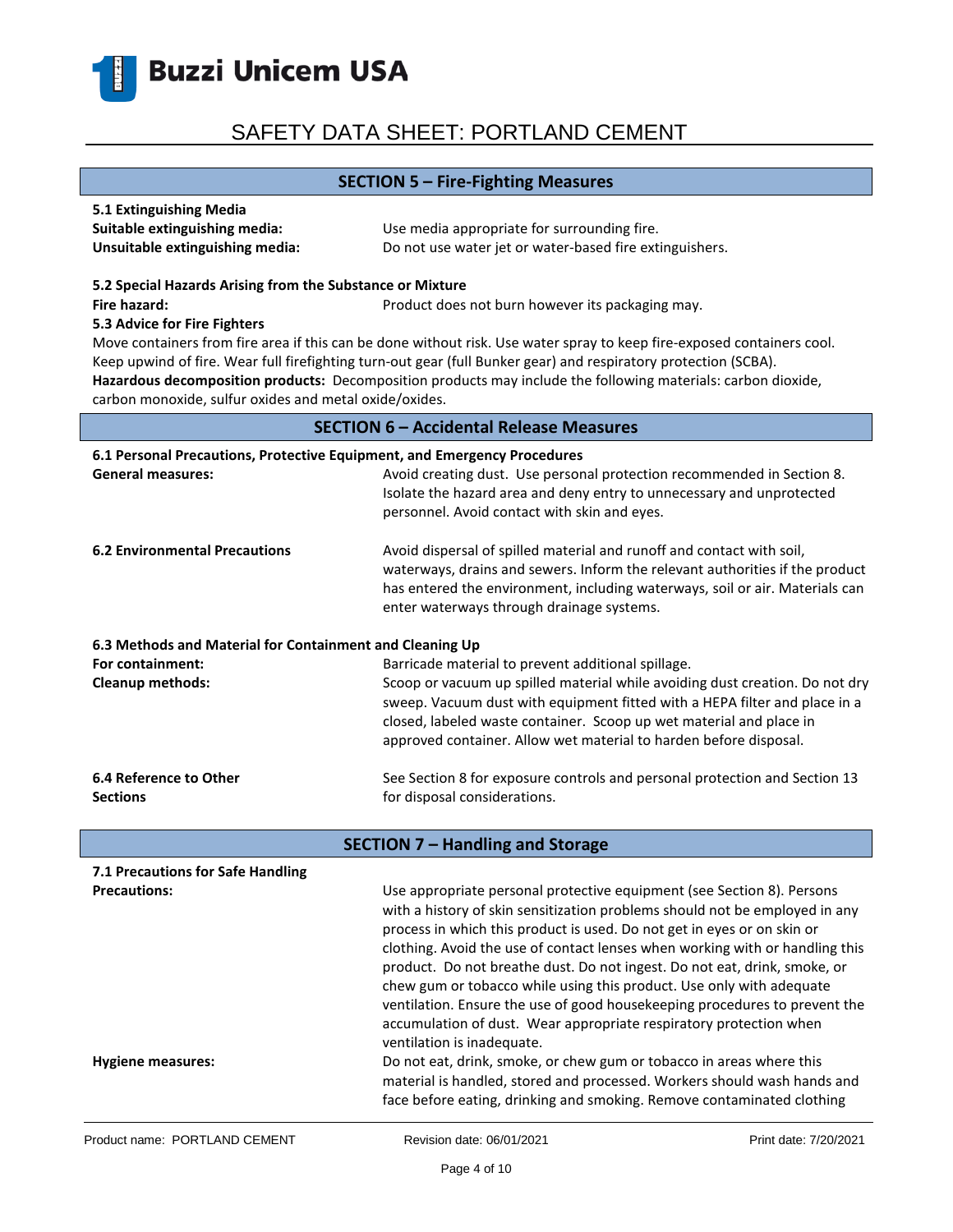## SAFETY DATA SHEET: PORTLAND CEMENT

and protective equipment before entering eating areas. See also Section 8 for additional information on hygiene measures.

| 7.2 Conditions for Safe Storage<br><b>Storage conditions:</b><br><b>Conditions to avoid:</b> | Keep out of the reach of children. Avoid any dust buildup by frequent<br>cleaning and suitable construction of the storage area. Do not store in an<br>area equipped with emergency water sprinklers. Clean up spilled material<br>promptly. Keep in the original container or an approved alternative made<br>from a compatible material and keep the container tightly closed when not<br>in use. Empty containers retain product residue and can be hazardous. Do<br>not reuse container.<br>Water/moisture exposure will cause material to generate heat. Keep away<br>from fluoride compounds, strong acids and oxidizers. Portland cement |
|----------------------------------------------------------------------------------------------|-------------------------------------------------------------------------------------------------------------------------------------------------------------------------------------------------------------------------------------------------------------------------------------------------------------------------------------------------------------------------------------------------------------------------------------------------------------------------------------------------------------------------------------------------------------------------------------------------------------------------------------------------|
|                                                                                              | dissolves in hydrofluoric acid, producing corrosive silicon tetrafluoride gas.                                                                                                                                                                                                                                                                                                                                                                                                                                                                                                                                                                  |
| <b>7.3 Specific End Uses</b>                                                                 | Portland cement is a gray powder used as a binding ingredient in concrete<br>and mortar mixes which are used in construction.                                                                                                                                                                                                                                                                                                                                                                                                                                                                                                                   |

### **SECTION 8 – Exposure Controls/Personal Protection**

### **8.1 Control Parameters**

### **Exposure limits for individual components:**

| Component                                                             | OSHA PEL (mg/m <sup>3</sup> ) | ACGIH TLV (mg/m <sup>3</sup> ) | NIOSH REL(mg/m <sup>3</sup> ) |
|-----------------------------------------------------------------------|-------------------------------|--------------------------------|-------------------------------|
| Portland cement                                                       | 15(T); 5(I)                   | 1(1)                           | 10(T); 5(I)                   |
| Calcium carbonate (limestone)                                         | 15(T); 5(I)                   | 10 (I)                         | 10(T); 5(I)                   |
| Calcium sulfate (gypsum)                                              | 15(T); 5(I)                   | 10(1)                          | 10(T); 5(I)                   |
| Crystalline silica (as quartz)                                        | $0.05$ (I)                    | $0.025$ (I)                    | $0.05$ (I)                    |
| Calcium oxide (quicklime)                                             |                               |                                |                               |
| Magnesium oxide (as magnesia)                                         | 15                            | 10(1)                          | Not established               |
| Sodium sulfate                                                        | 15(T); 5(I)                   | 10(1)                          | 10(T); 5(I)                   |
| Potassium sulfate                                                     | 15(T); 5(I)                   | 10 (I)                         | 10(T); 5(I)                   |
| Nuisance dust (PNOC)                                                  | 15(T); 5(R)                   | 10(T); 3(R)                    | Not established               |
| $T =$ total dust, $R =$ respirable fraction, $I =$ inhalable aerosol. |                               |                                |                               |

### **8.2 Exposure Controls**

| <b>Engineering controls:</b>   | Use product outdoors and in well-ventilated areas; otherwise employ<br>natural or mechanical ventilation or other engineering controls to maintain<br>exposure within applicable exposure limits.                                                              |
|--------------------------------|----------------------------------------------------------------------------------------------------------------------------------------------------------------------------------------------------------------------------------------------------------------|
| Personal protective equipment: | Protective clothing, gloves, eye protection, insufficient ventilation wear<br>respiratory protection.                                                                                                                                                          |
| Skin and body:                 | Wear long sleeved shirts and trousers while using this product. Wear<br>water-proof boots. If working in dusty conditions, impervious over<br>garments are recommended.                                                                                        |
| Hands:                         | Protective gloves with wrist/arm cuffs should be worn to avoid direct<br>contact with skin.                                                                                                                                                                    |
| Face and eyes:                 | Safety glasses with side shields or protective goggles should be worn while<br>using this product. For extremely dusty conditions, non-vented goggles or<br>goggles with indirect venting are recommended. Avoid contact lens wear<br>when using this product. |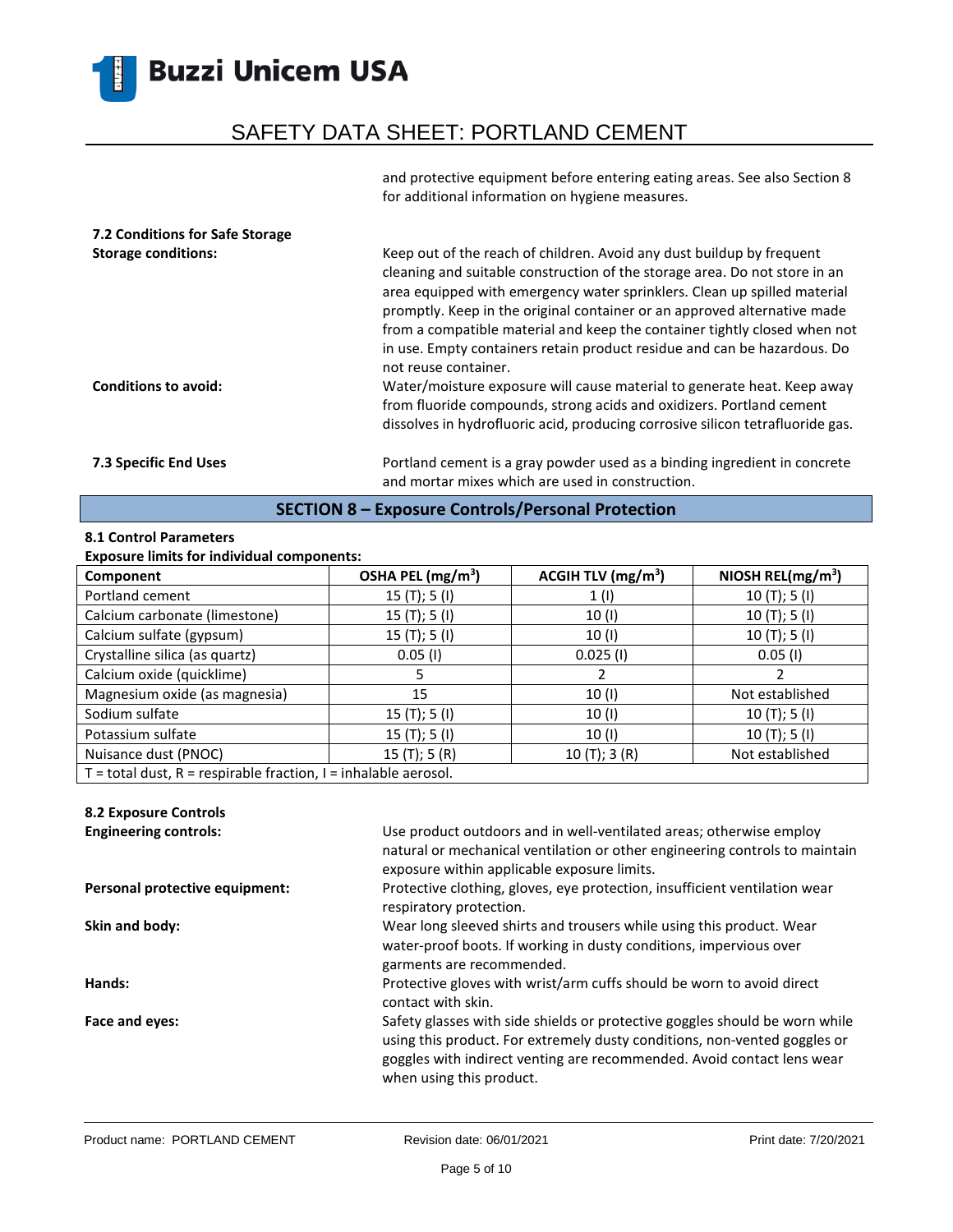# SAFETY DATA SHEET: PORTLAND CEMENT

| <b>Respiratory:</b>            | The use of a NIOSH approved dust respirator or filtering facepiece is<br>recommended in poorly ventilated areas or when permissible exposure<br>limits may be exceeded. Respirators should be selected by and used under<br>the direction of a trained health and safety professional following<br>requirements found in OSHA's respirator standard (29 CFR 1910.134) and<br>ANSI's standard for respiratory protection (Z88.2). |
|--------------------------------|----------------------------------------------------------------------------------------------------------------------------------------------------------------------------------------------------------------------------------------------------------------------------------------------------------------------------------------------------------------------------------------------------------------------------------|
| <b>Personal hygiene:</b>       | Clean water should always be readily available for skin and (emergency)<br>eye washing. Periodically wash areas contacted by Portland cement with a<br>pH neutral soap and clean, uncontaminated water. If clothing becomes<br>saturated with Portland cement, garments should be removed and<br>replaced with clean, dry clothing.                                                                                              |
| <b>Environmental controls:</b> | Emissions from ventilation or work process equipment should be<br>monitored to verify compliance with the requirements of environmental<br>protection legislation. Avoid dispersal of spilled material and runoff and<br>contact with soil, waterways, drains and sewers.                                                                                                                                                        |
| <b>Other information:</b>      | Do not eat, drink, or smoke while using this product; avoid hand-to-mouth<br>contact.                                                                                                                                                                                                                                                                                                                                            |

**SECTION 9 – Physical and Chemical Properties**

### **9.1 Information on Basic Physical and Chemical Properties**

| <b>Physical state:</b>                         | Solid                              |
|------------------------------------------------|------------------------------------|
| Appearance:                                    | Powder                             |
| Color:                                         | Grey or white                      |
| Odor:                                          | Odorless                           |
| <b>Odor threshold:</b>                         | No data available                  |
| pH:                                            | 12 - 13 (Highly alkaline when wet) |
| Relative evaporation rate (n-butyl acetate=1): | No data available                  |
| <b>Melting point:</b>                          | $>1,000$ °C                        |
| Freezing point:                                | No data available                  |
| <b>Boiling point:</b>                          | $>1,000$ °C                        |
| Flash point:                                   | Not combustible                    |
| Auto-ignition temperature:                     | Not applicable                     |
| <b>Decomposition temperature:</b>              | Not determined                     |
| <b>Flammability limits in air:</b>             | Not flammable                      |
| Vapor pressure:                                | Not applicable                     |
| Relative vapor density at 20 °C:               | Not applicable                     |
| <b>Relative density:</b>                       | $3.15$ (Water = 1)                 |
| Solubility:                                    | Slight. (Water: 0.1 - 1 %)         |
| Log Pow:                                       | No data available                  |
| Log Kow:                                       | No data available                  |
| Viscosity, kinematic:                          | No data available                  |
| Viscosity, dynamic:                            | No data available                  |
| <b>Explosive properties:</b>                   | No data available                  |
| <b>Oxidizing properties:</b>                   | No data available                  |
| <b>Explosive limits:</b>                       | No data available                  |
|                                                |                                    |

**9.2 Other Information 19.2 Other Information No other information available.**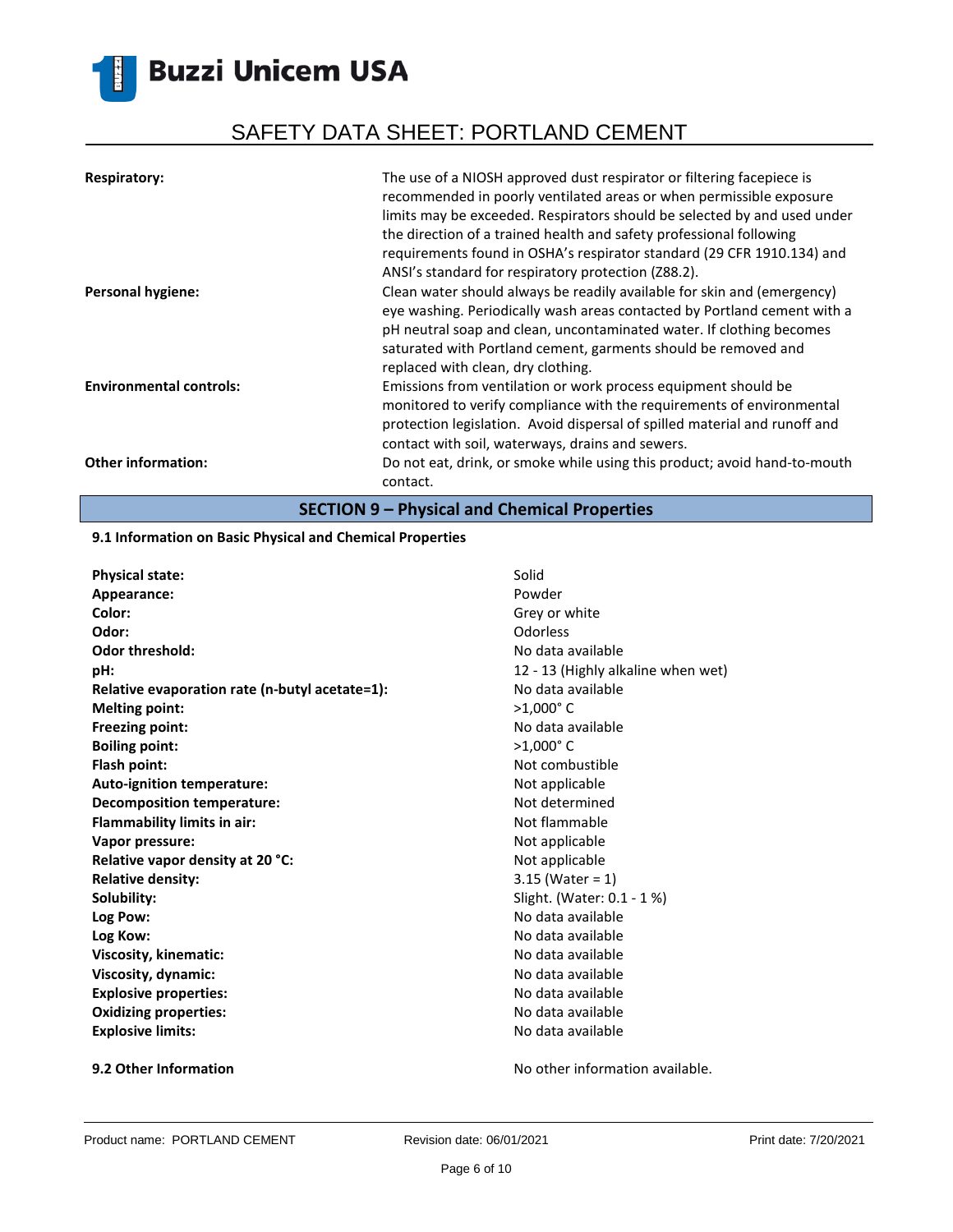# SAFETY DATA SHEET: PORTLAND CEMENT

| SECTION 10 - Stability and Reactivity   |                                                                                                                                                                                                                                                                                                                                                                                                                                                                                                                                                                              |
|-----------------------------------------|------------------------------------------------------------------------------------------------------------------------------------------------------------------------------------------------------------------------------------------------------------------------------------------------------------------------------------------------------------------------------------------------------------------------------------------------------------------------------------------------------------------------------------------------------------------------------|
| 10.1 Reactivity                         | This product reacts slowly with water to form hardened hydrated<br>compounds, releasing heat and producing a strong alkali solution.                                                                                                                                                                                                                                                                                                                                                                                                                                         |
| 10.2 Chemical Stability                 | Product is stable under proper storage conditions. Keep dry while in<br>storage.                                                                                                                                                                                                                                                                                                                                                                                                                                                                                             |
| 10.3 Possibility of Hazardous Reactions | No dangerous reactions are known under conditions of normal use. Do<br>not mix with other chemical products.                                                                                                                                                                                                                                                                                                                                                                                                                                                                 |
| <b>10.4 Conditions to Avoid</b>         | This product is incompatible with the following materials: oxidizing<br>materials, acids, aluminum and ammonium salt. Portland cement is highly<br>alkaline and will react with acids to produce a violent, heat-generating<br>reaction. Toxic gases or vapors may be given off depending on the acid<br>involved. Reacts with acids, aluminum metals and ammonium salts.                                                                                                                                                                                                    |
| 10.5 Incompatible Materials             | Aluminum powder and other alkali and alkaline earth elements will react<br>in wet mortar or concrete, liberating hydrogen gas. Limestone ignites on<br>contact with fluorine and is incompatible with acids, alum, ammonium<br>salts, and magnesium. Silica reacts violently with powerful oxidizing agents<br>such as fluorine, boron trifluoride, chlorine trifluoride, manganese<br>trifluoride, and oxygen difluoride yielding possible fire and/or explosions.<br>Silicates dissolve readily in hydrofluoric acid producing a corrosive gas -<br>silicon tetrafluoride. |

### 10.6 Hazardous Decomposition Products None known

### **SECTION 11 – Toxicological Information**

### **11.1 Information on toxicological effects**

Portland cement is a mixture of materials consisting of calcium silicates and calcium aluminates, calcium carbonate, crystalline silica, and other additives. May also contain small amounts of calcium oxide (a.k.a. quicklime) (CaO), magnesium oxide (MgO), sodium sulfate (Na2SO4), and potassium sulfate (K2SO4).

| <b>Acute toxicity:</b>                | Not classified.                                                                                                                       |
|---------------------------------------|---------------------------------------------------------------------------------------------------------------------------------------|
| LD50/LC50 data:                       | Not classified.                                                                                                                       |
| <b>Skin corrosion/irritation:</b>     | Causes irritation or chemical burns if exposed to moisture on skin.                                                                   |
| Critical eye damage/irritation:       | Causes serious eye injury due to chemical burns or mechanical irritation.                                                             |
| Respiratory or skin sensitization:    | Not reported/no data available.                                                                                                       |
| Germ cell mutagenicity:               | Not reported/no data available.                                                                                                       |
| Teratogenicity:                       | Not reported/no data available.                                                                                                       |
| Carcinogenicity:                      | Material contains trace amounts of crystalline silica, which may cause lung<br>cancer through repeated or prolonged exposure to dust. |
| Specific target organ toxicity        |                                                                                                                                       |
| (Single exposure):                    | May cause respiratory irritation.                                                                                                     |
| Specific target organ toxicity        |                                                                                                                                       |
| (Repeated exposure):                  | May cause damage to lungs through repeated or prolonged exposure.                                                                     |
| <b>Reproductive toxicity:</b>         | Not reported/no data available.                                                                                                       |
| <b>Aspiration respiratory hazard:</b> | Not reported/no data available.                                                                                                       |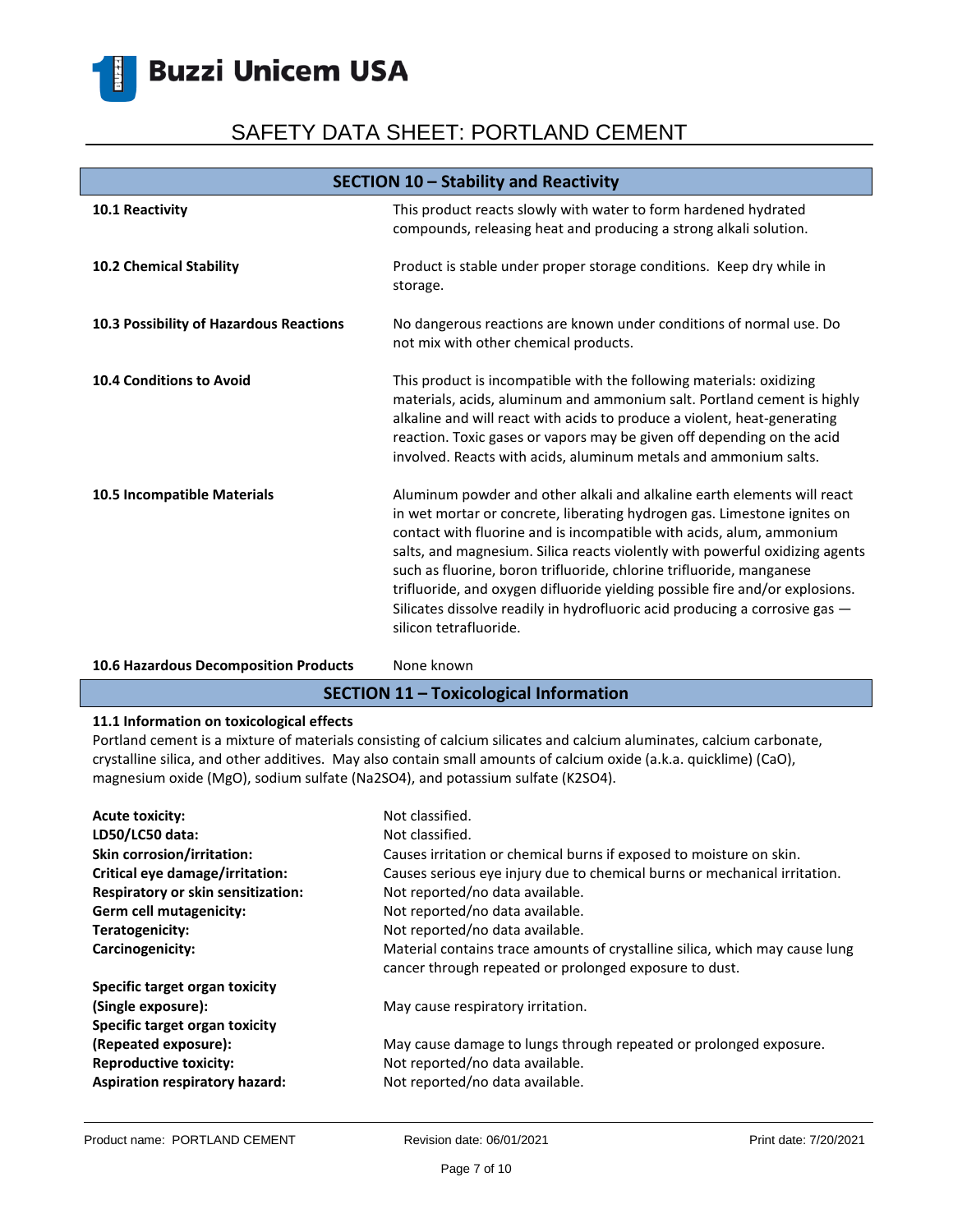

| <b>Symptoms: Eye contact:</b>           | Redness and itching. Extended contact may lead to corneal<br>abrasion/ulceration.                 |
|-----------------------------------------|---------------------------------------------------------------------------------------------------|
| <b>Symptoms: Skin contact:</b>          | Redness and itching. Extended contact may lead to chemical burns.                                 |
| <b>Symptoms: Inhalation:</b>            | Coughing, sneezing, mucous discharge and dyspnea. Extended contact may<br>lead to chemical burns. |
| <b>Symptoms: Ingestion:</b>             | Irritation and chemical burns of mouth and throat.                                                |
| <b>Other toxicological information:</b> | No additional data available.                                                                     |

| Component                                  | <b>Toxicity</b>                 | <b>Carc: IARC</b> | <b>Carc: NTP</b> | <b>Carc: OSHA</b> |
|--------------------------------------------|---------------------------------|-------------------|------------------|-------------------|
| Portland cement                            | No data                         | Not listed        | Not listed       | Not listed        |
| Calcium oxide                              | Oral LD50 Rat 500 mg/kg         | Not listed        | Not listed       | Not listed        |
| Magnesium oxide (Inhalable                 |                                 | Not listed        | Not listed       | Not listed        |
| fraction)                                  | Oral LD50 Rat 810 mg/kg         |                   |                  |                   |
| Calcium sulfate                            | Oral LD50 Rat >2000 mg/kg       | Not listed        | Not listed       | Not listed        |
| Crystalline silica (as quartz)             | Oral LD50 Rat >22,500 mg/kg     | Group 1           | Known            | Not listed        |
|                                            | LC50 Carp >10,000 mg/L (72 hr.) |                   |                  |                   |
| Nuisance dust (PNOC)                       |                                 | Not listed        | Not listed       | Not listed        |
| <b>SECTION 12 - Ecological Information</b> |                                 |                   |                  |                   |

| 12.1 General ecotoxicity                    | Not classified.                                                                                |
|---------------------------------------------|------------------------------------------------------------------------------------------------|
| 12.2 Persistence and Biodegradability       | No data available.                                                                             |
| 12.3 Bioaccumulation potential              | No data available.                                                                             |
| 12.4 Mobility in soil to groundwater        | No data available.<br>Avoid release to the environment. Prevent material from entering sewers, |
| 12.5 Other adverse effects                  | drains, ditches or waterways.                                                                  |
| <b>SECTION 13 - Disposal Considerations</b> |                                                                                                |

| 13.1 Waste treatment methods<br>Waste disposal recommendations: | The generation of waste should be avoided or minimized wherever<br>possible. Disposal of this product, solutions and any by-products should<br>comply with the requirements of environmental protection and waste<br>disposal legislation and any regional local authority requirements. Dispose<br>of surplus and non-recyclable products via a licensed waste disposal<br>contractor. Untreated waste should not be released to the sewer unless<br>fully compliant with the requirements of all authorities with jurisdiction.<br>Waste packaging should be recycled. Incineration or landfill should only be<br>considered when recycling is not feasible. This material and its container<br>must be disposed of in a safe manner. Care should be taken when handling<br>empty containers that have not been cleaned or rinsed out. Empty |
|-----------------------------------------------------------------|------------------------------------------------------------------------------------------------------------------------------------------------------------------------------------------------------------------------------------------------------------------------------------------------------------------------------------------------------------------------------------------------------------------------------------------------------------------------------------------------------------------------------------------------------------------------------------------------------------------------------------------------------------------------------------------------------------------------------------------------------------------------------------------------------------------------------------------------|
| <b>Additional information:</b>                                  | containers or liners may retain some product residues.<br>Avoid creating or breathing dust during disposal. Avoid contact with skin<br>and eyes.                                                                                                                                                                                                                                                                                                                                                                                                                                                                                                                                                                                                                                                                                               |
| Ecology - waste materials:                                      | Avoid release to the environment. Prevent material from entering sewers,<br>drains, ditches or waterways                                                                                                                                                                                                                                                                                                                                                                                                                                                                                                                                                                                                                                                                                                                                       |

### **SECTION 14 – Transport Information**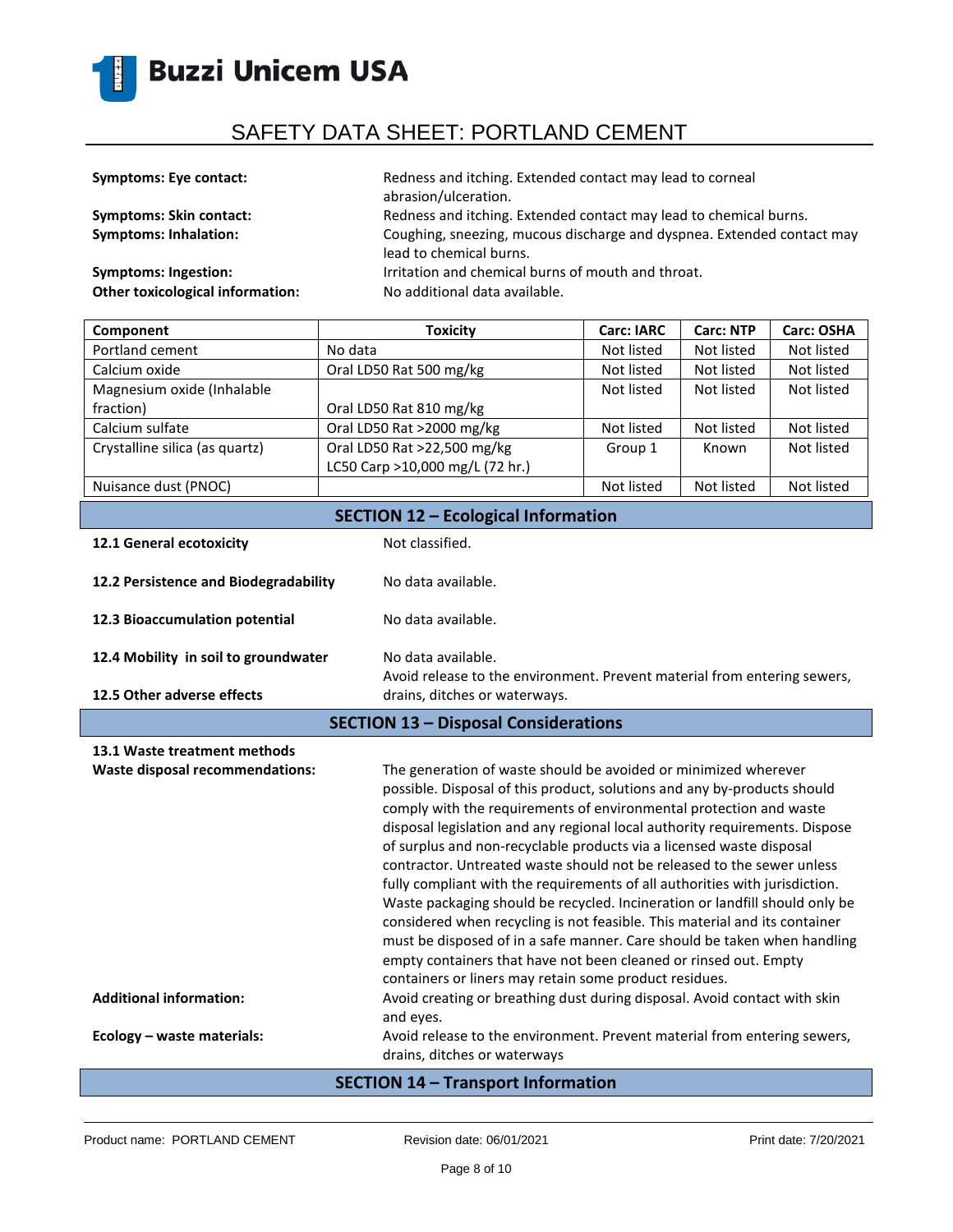

| UN number                               | Not regulated.                                                                                                                                                                                                       |
|-----------------------------------------|----------------------------------------------------------------------------------------------------------------------------------------------------------------------------------------------------------------------|
| Proper UN shipping name:                | Not applicable.                                                                                                                                                                                                      |
| <b>Transport hazard class:</b>          | Not applicable.                                                                                                                                                                                                      |
| Packing group number:                   | Not applicable.                                                                                                                                                                                                      |
| <b>Environmental hazard/IMDG code:</b>  | Not available.                                                                                                                                                                                                       |
| <b>Special guidance or precautions:</b> | Transport product in sealed containers. Avoid creating dust. Avoid release<br>to the environment. Ensure that persons transporting the product know<br>what to do in the event of an accidental release or spillage. |
| SECTION 15 - Regulatory Information     |                                                                                                                                                                                                                      |

| <b>U.S. Federal regulations:</b>       | This product contains one or more chemical components or ingredients<br>that may require identification and/or reporting under SARA Section 302,<br>SARA Section 311/312/313, CERCLA and/or TSCA. An examination of the<br>components of this product should be conducted by a qualified<br>environmental professional to determine if such identification or reporting<br>is required by federal law.<br>Components: Portland cement, Silica (Crystalline), Iron oxide.                                                                                                                                         |
|----------------------------------------|------------------------------------------------------------------------------------------------------------------------------------------------------------------------------------------------------------------------------------------------------------------------------------------------------------------------------------------------------------------------------------------------------------------------------------------------------------------------------------------------------------------------------------------------------------------------------------------------------------------|
| <b>State regulations:</b>              | This product contains one or more chemical components or ingredients<br>that are included or listed on the hazardous substances lists for one or<br>more of the following states: California, Maine, Massachusetts, Minnesota,<br>New Jersey, Pennsylvania and Rhode Island. An examination of the<br>components of this product should be conducted by a qualified<br>environmental or safety and health professional to determine the specific<br>requirements for those states.<br>Components: Portland cement, Limestone (calcium carbonate),<br>Gypsum (calcium sulfate), Silica (Crystalline), Iron oxide. |
| <b>California Proposition 65:</b>      | WARNING! This product contains crystalline silica and chemicals<br>(trace metals) known to the State of California to cause cancer, birth<br>defects or other reproductive harm. California law requires the above<br>warning in the absence of definitive testing to prove the defined risks do<br>not exist.                                                                                                                                                                                                                                                                                                   |
|                                        | <b>SECTION 16 - Other Information</b>                                                                                                                                                                                                                                                                                                                                                                                                                                                                                                                                                                            |
| <b>History</b><br><b>Last Revised:</b> | 1 June 2021                                                                                                                                                                                                                                                                                                                                                                                                                                                                                                                                                                                                      |

### **Additional information**

Previous versions: 1 June 2018

Working safely with this product requires the user to recognize that Portland cement chemically reacts with water, and that some of the intermediate products of this reaction (that is, those present while the cement product is "setting") pose a far greater hazard than dry Portland cement.

1 June 2015

Wet Portland cement can cause caustic burns to unprotected skin, sometimes referred to as cement burns. Employees cannot rely on pain or discomfort to alert them to cement burns because cement burns may not cause immediate pain